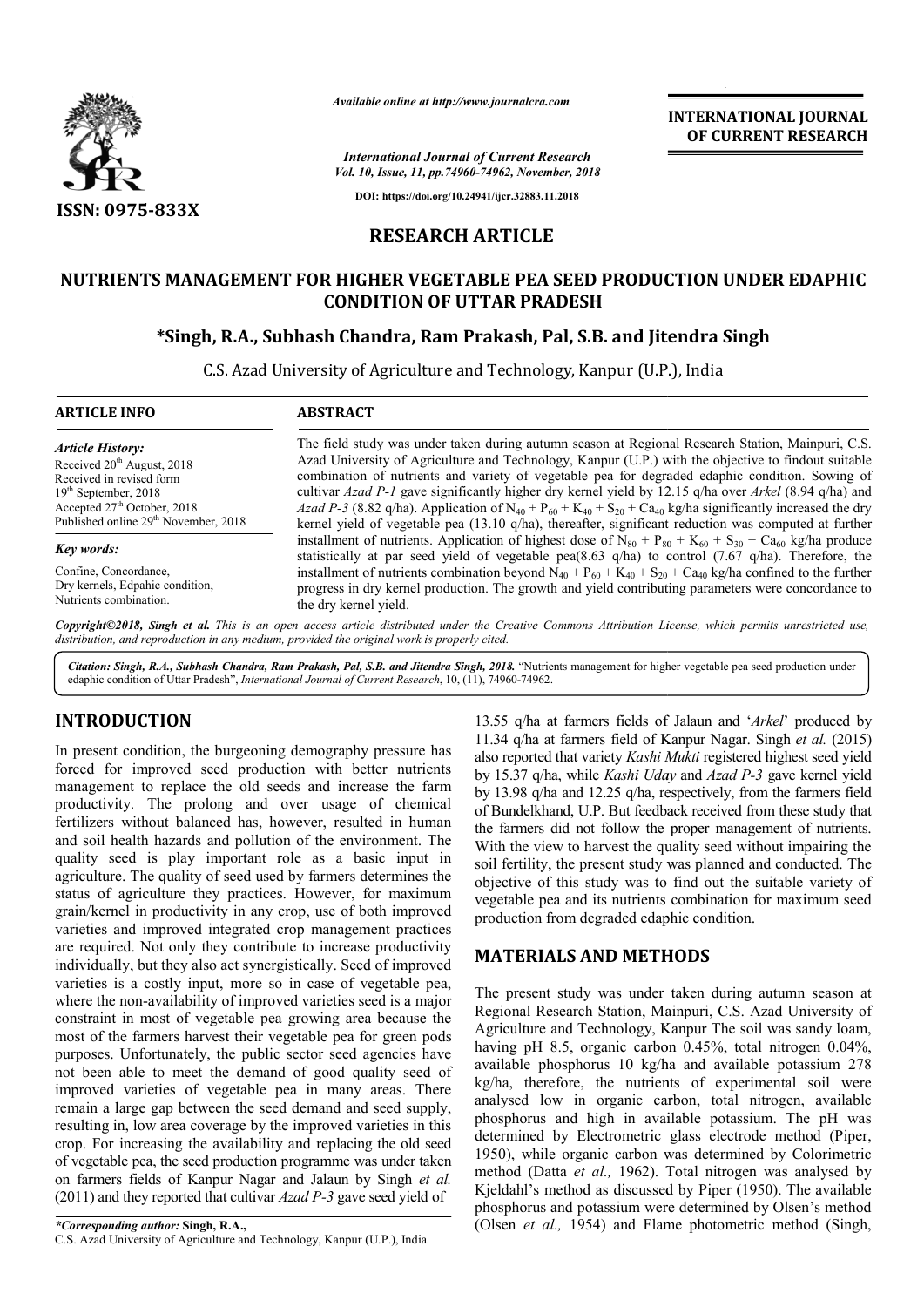1971), respectively. Three varieties of vegetable pea *Arkel, Azad P-1*and *Azad P-3* under four level of nutrients combination i.e. control,  $N_{20} + P_{40} + K_{20} + S_{10} + C_{20}$ ,  $N_{40} + P_{60}$ + K<sub>40</sub> + S<sub>20</sub> + Ca<sub>40</sub> and N<sub>80</sub> + P<sub>80</sub> + K<sub>60</sub> + S<sub>30</sub> + Ca<sub>60</sub> kg/ha were tested. Vegetable pea cultivars were planted in first fortnight of November and harvested in the end of first fortnight of March after complete maturity at 120 days of seeding during both experimental years. The recommended agronomical practices were followed as suggested by Singh *et al.* (2010). The irrigations were given at flowering, pods formation and kernel formation/pods filling stage. The experiment was laidout in factorial R.B.D. with three replications. The experimental data of both years were statistically analysed as suggested by Gomez and Gomez (1984).

#### **RESULTS AND DISCUSSION**

The two years pooled data of growth and yield contributing traits and individual year data of kernel yield q/ha have been presented in Table 1 and Table 2 respectively, and discussed here under appropriate heads.

**Effect on growth parameters:** The three varieties raised with four levels of nutrients combination under degraded edaphic condition. Perusal of data make it clear that the different varieties of vegetable pea did not influence to the plant height by different combination of nutrients. The numerically increased was noted upto tested dose of  $N_{40} + P_{60} + K_{40} + S_{20}$  +  $Ca<sub>40</sub>$  kg/ha. Not much variation was noted in height of plant under different varieties of vegetable pea. Almost similar trend was also found in the branches/plant under different levels of nutrients integration and tested varieties. Increase doses of N, P, K, S & Ca increased the pod length considerably over control.

Highest pod length was noted at  $N_{40} + P_{60} + K_{40} + S_{20} + Ca_{40}$ kg/ha, however, the minimum pod length was measured at control. Among the tested variety, varieties *Azad P-1* displayed the superiority over the *Azad P-3* and *Arkel* (Table 1). This was due to genetical variation of genotypes. These findings are commensurable to the results of Singh *et al.* (2011) and Singh *et al.* (2015).

**Effect on yield contributing characters:** The numerical increase was noted in pods/plant with increase doses of nutrients over control. The highest pods/plant was counted at  $N_{40} + P_{60} + K_{40} + S_{20} + Ca_{40}$  kg/ha under all the tested cultivars. The lowest pods/plant was counted at control. The tested varieties displayed almost equal number of pods/plant at various levels of nutrients combination. Among the tested genotypes, cultivar *Azad P-1* gave highest pods/plant as compared to *Azad P-3* and *Arkel*. Application of  $N_{40} + P_{60}$  +  $K_{40} + S_{20} + C_{40}$  kg/ha produced maximum kernel weight/plant under all the tested varieties. Cultivar Azad P-1 produced highest kernel weight/plant at each level of nutrients contribution in comparison to *Azad P-3* and *Arkel*. The similar trend was also found in 100-kernel weight at different levels of nutrients combination as well as in tested genotypes. These findings support to the results of Singh *et al.* (2011) and Singh *et al.* (2015).

**Effect on kernel yield (q/ha) of vegetable pea:** Kernel yield available in Table 2 clearly display that the cultivar *Azad P-1* gave significantly highest yield by 12.15 q/ha in comparison to cultivars *Arkel* (8.94 q/ha) and *Azad P-3* (8.82 q/ha). Variety *Azad P-1* gave highest yield over *Arkel* and *Azad P-3* by a margin of 3.21 q/ha or 35.90% and 3.33 q/ha or 37.75%, respectively.

| <b>Treatment</b>                                                                  | Plant height (cm) | <b>Branches</b> / plant | Pod length (cm) | Pods/plant | Kernels/pod | Kernels weight $/$ plant $(g)$ | 100- kernel weight $(g)$ |
|-----------------------------------------------------------------------------------|-------------------|-------------------------|-----------------|------------|-------------|--------------------------------|--------------------------|
| <b>Arkel</b>                                                                      |                   |                         |                 |            |             |                                |                          |
| Control                                                                           | 31.83             | 3.17                    | 5.85            | 8.13       | 6.10        | 9.82                           | 19.50                    |
| $N_{20} + P_{40} + K_{20} + S_{10} + Ca_{20}$                                     | 35.33             | 3.25                    | 6.10            | 8.65       | 6.80        | 11.65                          | 20.30                    |
| $N_{40} + P_{60} + K_{40} + S_{20} + C_{440}$                                     | 37.66             | 3.31                    | 6.15            | 8.70       | 6.92        | 11.72                          | 20.30                    |
| $N_{80}$ + $P_{80}$ + $K_{60}$ + $S_{30}$ + $Ca_{60}$                             | 34.70             | 3.21                    | 6.00            | 8.42       | 6.35        | 10.90                          | 20.00                    |
| $A$ zad $P-1$                                                                     |                   |                         |                 |            |             |                                |                          |
| Control                                                                           | 31.88             | 3.20                    | 5.90            | 8.15       | 6.50        | 9.86                           | 19.61                    |
| $N_{20} + P_{40} + K_{20} + S_{10} + Ca_{20}$                                     | 35.45             | 3.28                    | 6.20            | 8.70       | 6.90        | 11.75                          | 20.35                    |
| $N_{40} + P_{60} + K_{40} + S_{20} + C_{440}$                                     | 38.00             | 3.35                    | 6.25            | 8.78       | 6.91        | 11.77                          | 20.37                    |
| $N_{80}$ + $P_{80}$ + $K_{60}$ + $S_{30}$ + $Ca_{60}$                             | 35.00             | 3.25                    | 6.10            | 8.50       | 6.75        | 11.20                          | 20.10                    |
| $A$ zad $P-3$                                                                     |                   |                         |                 |            |             |                                |                          |
| Control                                                                           | 31.80             | 3.10                    | 5.82            | 8.12       | 6.05        | 9.80                           | 19.40                    |
| $N_{20}$ + P <sub>40</sub> + K <sub>20</sub> + S <sub>10</sub> + Ca <sub>20</sub> | 35.34             | 3.22                    | 6.08            | 8.63       | 6.88        | 11.55                          | 20.28                    |
| $N_{40} + P_{60} + K_{40} + S_{20} + Ca_{40}$                                     | 36.90             | 3.30                    | 6.13            | 8.65       | 6.90        | 11.60                          | 20.29                    |
| $N_{80}$ + $P_{80}$ + $K_{60}$ + $S_{30}$ + $Ca_{60}$                             | 34.55             | 3.21                    | 6.10            | 8.40       | 6.30        | 10.85                          | 20.00                    |

**Table 1. Effect of nutrient combination on growth and yield traits (pooled data of two years)**

**Table 2. Effect of various levels of nutrients combination on kernel yield of vegetable pea cultivars (q/ha)**

| Levels of nutrients combination                                                   | <b>Varieties</b> |          |                  |                |  |  |  |
|-----------------------------------------------------------------------------------|------------------|----------|------------------|----------------|--|--|--|
|                                                                                   | Arkel            | Azad P-1 | Azad P-3         | Mean           |  |  |  |
|                                                                                   | $1st$ year       |          |                  |                |  |  |  |
| Control                                                                           | 5.50             | 9.84     | 8.34             | 7.89           |  |  |  |
| $N_{20}$ + P <sub>40</sub> + K <sub>20</sub> + S <sub>10</sub> + Ca <sub>20</sub> | 9.17             | 12.42    |                  | 10.89          |  |  |  |
| $N_{40} + P_{60} + K_{40} + S_{20} + Ca_{40}$                                     | 10.84            | 14.92    | 13.84            | 13.20          |  |  |  |
| $N_{80}$ + $P_{80}$ + $K_{60}$ + $S_{30}$ + $Ca_{60}$                             | 6.08             | 9.92     | 9.84             | 8.61           |  |  |  |
| Mean                                                                              | 7.89             | 11.77    | 10.77            | 10.14          |  |  |  |
| Factors                                                                           | <b>Varieties</b> |          | <b>Nutrients</b> | Vx N           |  |  |  |
| S.E. m <sup>±</sup>                                                               | 0.56             |          | 0.65             | 1.12           |  |  |  |
| C.D. 5%                                                                           | 1.16             |          | 1.34             | N.S.           |  |  |  |
| C.V. (%)                                                                          | 18.32            |          | ٠                | ٠              |  |  |  |
|                                                                                   | $2nd$ year       |          |                  |                |  |  |  |
| Control                                                                           | 7.92             | 10.70    | 3.75             | 7.45           |  |  |  |
| $N_{20} + P_{40} + K_{20} + S_{10} + Ca_{20}$                                     | 10.14            | 12.92    | 7.22             | 10.09          |  |  |  |
| $N_{40}$ + $P_{60}$ + $K_{40}$ + $S_{20}$ + $Ca_{40}$                             | 13.20            | 15.42    | 10.42            | 13.01          |  |  |  |
| $N_{80}$ + $P_{80}$ + $K_{60}$ + $S_{30}$ + $Ca_{60}$                             | 8.75             | 11.12    | 6.11             | 8.66           |  |  |  |
| Mean                                                                              | 10.00            | 12.54    | 6.87             | 9.80           |  |  |  |
| Factors                                                                           | <b>Varieties</b> |          | <b>Nutrients</b> | Vx N           |  |  |  |
| S.E. m <sup>±</sup>                                                               | 0.56             |          | 0.64             | 1.12           |  |  |  |
| C.D. 5%                                                                           | 1.16             |          | 1.32             | N.S.           |  |  |  |
| $C.V.$ $(\%)$                                                                     | 18.94            |          | ٠                | $\blacksquare$ |  |  |  |